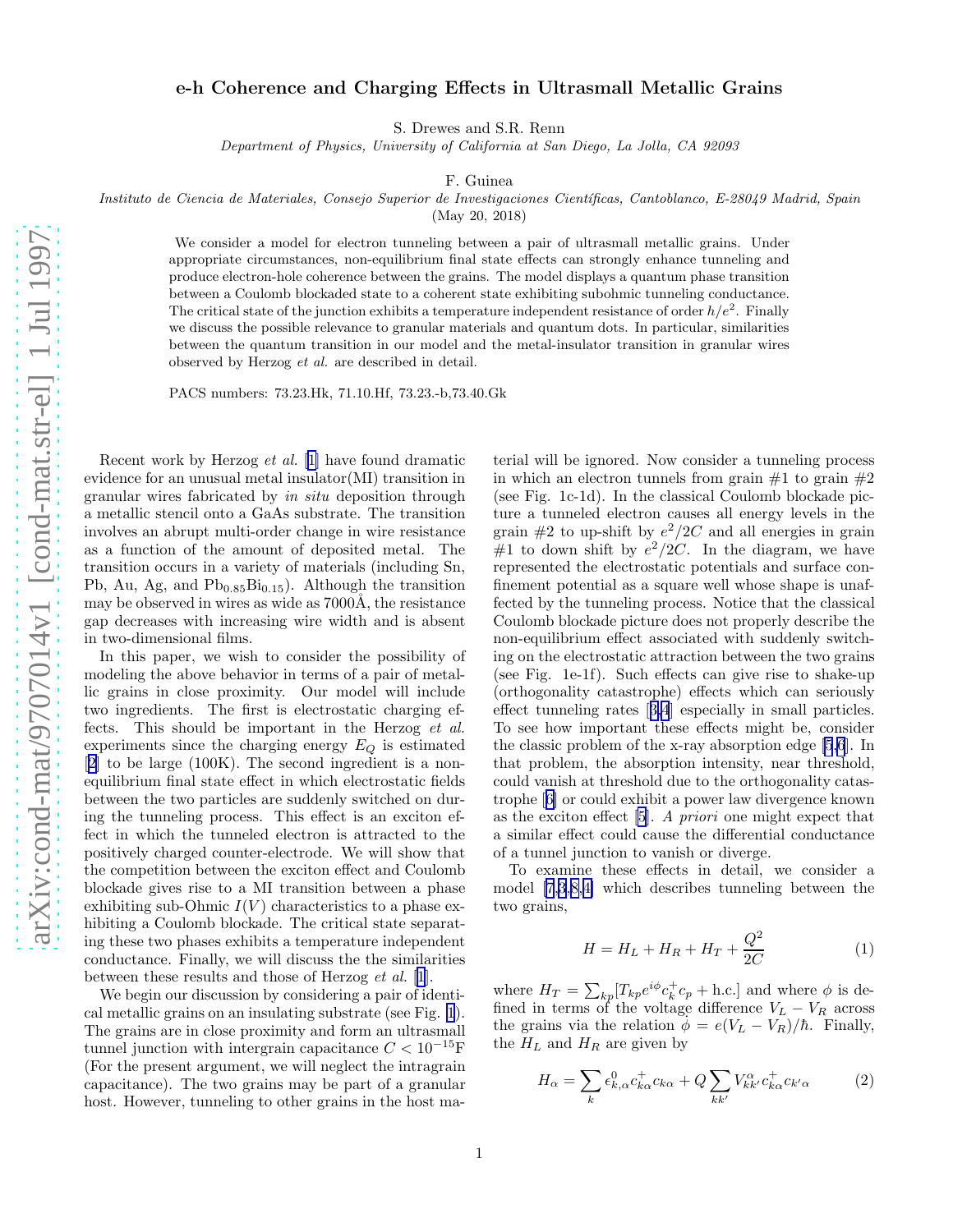<span id="page-1-0"></span>



on an insulating substrate. The two grains form an ultrasmall tunnel junction. Although the grains may be part of a composite granular material, coupling to other grains in the host material will be ignored. (b) Energy levels and confinement potential associated with (a). (c) Metallic grains after tunneling event. An unrealistic charge distribution is obtained when  $V^{\alpha}_{kk'}$  is set to zero. (d) The energy levels and confinement potentials associated with (d). (e) Metallic grains after tunneling event. Charges localized at the tunneling site give rise to long range electrostatic interactions which act as a suddenly switched-on potential  $V_{kk'}^L = V_{kk'}^R$ . (f) The non-equilibrium energy levels and confinement potential associated with (e).

where  $V^{\alpha}_{kk'}$  represents the sudden change of surface and electrostatic potentials on grain  $\alpha = L, R$  which occurs during the tunneling process. If  $V_{kk'}^{\alpha} = 0$ , we recover the standard model[[7\]](#page-4-0) (see Figs. 1c-1d and 2a) which describes the effects of particle hole excitations induced by tunneling processes in ultrasmall tunnel junctions.  $V_{kk'}^L = V_{kk'}^R \neq 0$  would be chosen to include shake-up and other final state effects in symmetric tunnel junctions.

Now consider the zero temperature tunnel conductance to leading order in  $T_{kp} = T$ . One may calculate the tunneling current using  $I = -2e\text{Im}\{X_{ret}(-eV)\}\$  where  $X_{ret} = |T|^2 \int_0^{\infty} d\tau G_R^e(\tau) G_L^h(\tau) \exp i\omega \tau$  is the retarded response function associated with the non-equilibrium production of the R-electron and L-hole. Now the non-equilibrium electron and hole propagators associ-



FIG. 2. Differential conductance for  $\epsilon < 0$  (dot-dashed),  $\epsilon = 0$  (solid) and  $\epsilon > 0$  (dashed).  $\epsilon > 0$  curve assumes exciton effect dominates the orthogonality catastrophe.

ated with the suddenly switched on  $V_{kk'}^{\alpha}$  are given by  $G_R^{h,e}(t) \propto N_R t^{-(1\pm\delta_R/\pi)^2} \exp{-iE_f^R t}$  where  $N_\alpha$  is the DOS at the Fermi level in the  $\alpha = L, R$  electrode and  $\delta_{\alpha}$  is a phase shift associated with the scattering of electrons off the potential  $V_{kk'}^{\alpha}$ . In the above result,  $+$  is used for hole and  $-$  for electrons in the right electrode. Similarly  $G_L^{h,e}(t) \propto N_L t^{(1+\delta_L/\pi)^2} \exp{-iE_f^L t}$  for the left electrode. Because of intergrain charging energy, the electrons tunnel to a non-equilibrium state characterized by Fermi levels shifted such that  $E_f^R - E_f^L = e^2/2C$ . Combining these results one obtains  $\frac{dI}{dV} \propto \frac{1}{R_T} \left( \frac{e^2/C}{eV - e^2/C} \right)$  $\frac{e^2/C}{eV-e^2/2C}$  $\Big)$ <sup> $\epsilon$ </sup> where  $\epsilon = 2(\delta_R/\pi + \delta_L/\pi) - (\delta_R/\pi)^2 - (\delta_L/\pi)^2$  and  $R_T^{-1} = 4\pi e^2 N_L N_R |T|^2$  For small positive  $\delta_{\alpha}$ , there is a competition between excitonic effects associated with  $2(\delta_R/\pi+\delta_L/\pi)$  and orthogonality effects associated with  $-(\delta_R/\pi)^2 - (\delta_L/\pi)^2$ . Depending on which terms dominate, one can obtain (Fig. 2b) a divergent differential conductance [\[9](#page-4-0)] at threshold  $V_T = e^2/2C$  or (Fig. 2c) a vanishing conductance at threshold.

In general the form of the final state interactions  $V^\alpha_{kk'}$ is not important to the following discussion and is difficult to calculate. However there are several observations which can be made: First we observe that one can esti-mate[[10,11\]](#page-4-0)  $|\delta_{L,R}| \sim \pi/k$  where k is the number of transverse channels available for intergrain tunneling. Next, we observed that  $\delta_R$  will be positive if  $V_{kk'}^{\alpha}$  is a potential which tends to keep the tunneled electron in the electrode near the tunneling site *i.e.* if the electron is attracted to the positively charged electrode. Similarly  $\delta_L$  will be positive if the hole is attracted to the negatively charged electrode. Hence the electrostatic interaction between a pair of grains with a small number of accessible tunneling channels is expected to give a positive  $\delta_{\alpha}$  large enough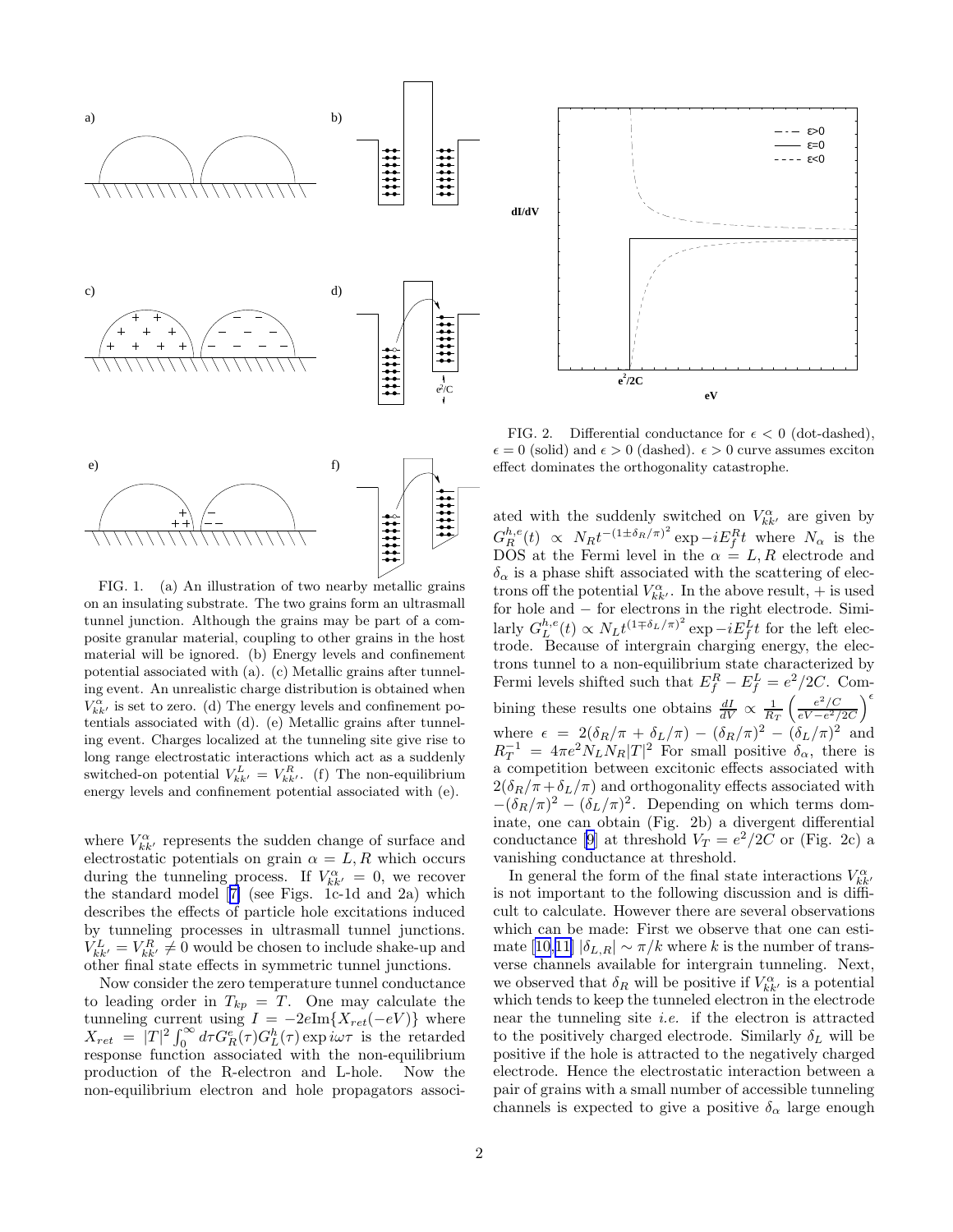<span id="page-2-0"></span>to make exciton effects observable.

To some readers it may be surprising that the repulsive Coulomb interactions would enhance tunneling between the grains. The behavior is not unusual and can be found in several simple models. For instance, consider a pair of semi-infinite 1-D spinless chains described by the Hamiltonian  $H = [t'c_{L0}^+ c_{R0} + h.c.] + \sum_{i=0} [tc_{Li+1}^+ c_{Li} + h.c.] +$  $U(c_L^+(0)c_L(0) - 1/2)(c_R^+(0)c_R(0) - 1/2)$  This model is equivalent to a 1-D Anderson impurity model. The interchain tunneling is associated with a transverse magnetic field acting on the impurity. For  $U > 0$  the magnetic susceptibility and transverse magnetization  $\langle c^+_{L} c_R \rangle$  will be rapidly enhanced with increasing  $U$ . Hence, the differential tunneling conductance will be significantly increased by a large positive U.

The above discussion of the exciton effect has been performed to leading order in  $|T|^2$ . We will now go beyond leading order in  $|T|^2$  and show that if  $|T|$  large and  $\epsilon > 0$ , that the Coulomb blockade is destroyed. To do this, we integrate out the particle-hole excitations within the grains. This gives an effective action in imaginary time of the form

$$
S = \int_0^{\beta \hbar} d\tau \frac{C}{2e^2} \dot{\phi}^2 +
$$

$$
\tau_Q^{-\epsilon} \int_0^{\beta \hbar} d\tau d\tau' \alpha (\tau - \tau')[1 - \cos(\phi(\tau) - \phi(\tau'))]
$$

where  $\alpha(\tau) = \alpha_0 \left(\frac{\pi k_B T}{\sin(\pi k_B T \tau)}\right)^{2-\epsilon}$  and  $\alpha_0 = \hbar/(2\pi e^2 R_T)$ . This is a one-dimensional XY model with long range interactions. This model had been studied within the framework of the renormalization group by Kosterlitz [[12\]](#page-4-0) who found an order-disorder transition at  $\alpha_0 = \alpha_c =$  $2/(\epsilon \pi^2)$  for  $\epsilon \geq 0$ . The model is disordered for  $\epsilon \leq 0$  although the absence of an ordered phase when  $\epsilon = 0$  was a source of controversy.[[13–15\]](#page-4-0).

In order to understand the nature of the two phases, we calculated the conductance of the model using the Kubo formula  $G(\omega) = \langle |I_t(\omega)|^2 \rangle / \omega$  where  $I_t(\omega)$  is the tunneling current. To leading order in an expansion in powers of  $1/\alpha$ , a spin-wave calcualtion reveals that

$$
G = \frac{2\sqrt{\pi}\alpha_0}{R_Q} \frac{\Gamma((1+\epsilon)/2)}{\Gamma(1+\epsilon/2)} \left(\frac{E_Q}{\pi k_B T}\right)^{\epsilon} \tag{3}
$$

where  $E_Q = e^2/2C$  and  $R_Q = \hbar/e^2 = 4.11k\Omega$ . We see that G diverges at  $T \to 0$ . Hence one identifies the ordered phase as subohmic. One can also calculate the conductance to leading order in  $\alpha_0$ . In this case one finds  $G \sim \frac{\alpha_0^2}{R_Q} \left(\frac{\pi k_B T}{E_Q}\right)^{2(1-\epsilon)}$  which vanishes as  $T \to 0$ indicating that the disordered phase is insulating.

To understand the transition in greater detail, we have evaluated the DC conductance using a Monte Carlo simulation  $[16]$ . Using  $[14]$ 

$$
G = \frac{2\pi\alpha_0}{\hbar\beta R_Q} \int_0^{\hbar\beta} \gamma_\epsilon(\tau) \langle \cos(\phi(\tau) - \phi(0)) \rangle \, d\tau \tag{4}
$$

where  $\gamma_{\epsilon}(\tau) = [\pi (k_B T/E_Q) / \sin(\pi k_B T \tau \hbar)]^{-\epsilon}$ , we evaluate G using  $\langle \cos(\phi(\tau) - \phi(\tau')) \rangle$  obtained from a series of simulations including  $10^5$  cycle runs for the 10, 20, and 32 timeslice systems and  $2 \times 10^5$  cycle runs for the 64 and 128 timeslice systems. The results for  $\epsilon = 0.2$  are presented in Fig. 3 The transition between the sub-Ohmic (high  $\alpha_0$ ) phase to the insulating (low  $\alpha_0$ ) phase is evident. Interestingly one observed the conductance curves cross at a single point. This point identifies a transition at a critical value of  $\alpha_c = 0.9$  which compares well to  $\alpha_c = 1.01$  obtained by Kosterlitz RG treatment.



FIG. 3. Conductance obtained from a MC simulation. Notice,  $G(\alpha_0)$  curves intersect at  $G_c \approx 11e^2/h$ . This suggests that the conductance of the critical state is a universal, temperature independent constant.

The fact that curves intersect at all indicates that  $\alpha_c$  separates metallic from insulating behavior. However, the observation that all line cross at  $G_c \approx 11 \frac{e^2}{h} \approx$  $1/(2.3k\Omega)$  seems to indicate that the critical state has a finite temperature independent conductance. The existence of a critical state with a finite resistance can be understood as follows. In general, finite size scaling theory implies that the critical states exhibits correlations of the form  $\langle \exp i\phi(\tau) \exp -i\phi(0) \rangle = \left(\frac{\tau_Q}{\tau}\right)^{d-2+\eta} F(\hbar \beta/\tau)$ where  $\tau_Q = \hbar/E_Q$  is the width of the time slices,  $d = 1$ is the space-time dimensionality, and where  $F(x)$  is a universal scaling function which is finite as  $x \to 0$ . Ac-cording to Fisher, Ma and Nickel [\[17](#page-4-0)],  $\eta = 1 + \epsilon$  is exact for our model. It follows that

$$
G_{\rm c} = b(\epsilon) \frac{e^2}{h} \tag{5}
$$

at criticality. Since the DC conductance depends only on the  $\omega \rightarrow 0$  limit of the model, the above result is a universal but  $\epsilon$  dependent result. Typically simulations for other values of  $\epsilon$  reveal that  $1/G_c \sim 10^5 \Omega$  except in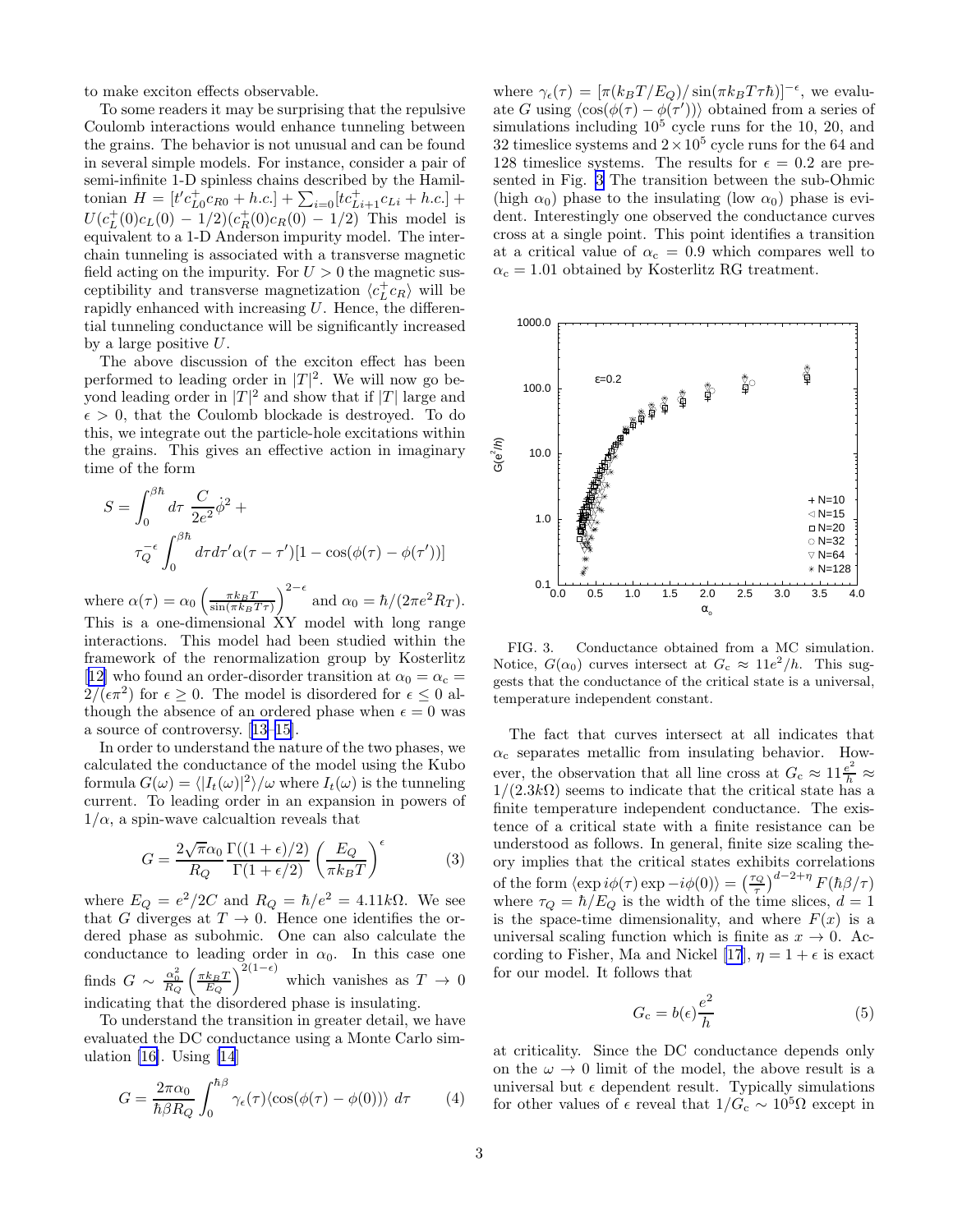the  $\epsilon \to 0$  limit where  $G_c \to \infty$ . It should be mentioned that the Herzog data reveals that the highest resistance metallic state in Au (width:  $400\AA$ ), Pb<sub>0.85</sub>Bi<sub>0.15</sub> (width:  $575\AA$  and  $850\AA$ ), and Sn (width:  $550\AA$ ) wires have critical resistances of  $2k\Omega$ ,  $2k\Omega$ ,  $4k\Omega$ , and  $4k\Omega$ , respectively. Such values of  $G_C^{-1}$  are consistent with eqn. [5](#page-2-0).



FIG. 4. Modeling a crack as a series of parallel tunnel junctions (see inset). Observe that the charging energy decreases with increasing wire width. The decreasing  $E_Q$  causes the resistance gap to close and the resistance of non-critical subohmic wires to increase.

Discussion – We wish to consider the relevance of our tunnel junction to the MI transition observed by Herzog et al. [\[1](#page-4-0)]. Herzog's MI transition occurs in many different materials and exhibits a resistance gap which depends on the wire width,  $500A - 6000A$ . This suggests that the transition does not involve some microscopic phenomenon in the interior/surface of the grains but, instead, involves some low energy collective behavior which requires two or more grains. In addition, it appears that the MI transition is not a percolation transition in which the drop in the resistance is determined by purely geometrical considerations such as number of parallel connections spanning a backbone cluster. This is clear since percolation transition can occur in films but not in wires. At this point, one might model the wire as a disordered network of tunnel junctions where Coulomb blockade effects could produce an insulating phase. This is reasonable since charging energies are estimated [\[2](#page-4-0)] to be  $\sim 100K$ . Assuming the tunnel junction conductances to be broadly distributed, the wire resistance will be dominated by the tunnel junctions with highest resistance [\[18](#page-4-0)].

Now consider the dependence of the wire resistance on

the wire width. Let  $l_{\phi}$  be the phase coherence length *i.e.* the length scale that correlations  $\langle e^{i\phi(\vec{r})}e^{-i\phi(0)} \rangle$  die off in the disordered phase. Then for wire widths  $w \ll l_{\phi}$ , the low frequency behavior of the obstruction will be described by the tunnel junction model with a charging energy which decreases with increasing wire width. For instance, in a narrow wire  $(w \ll l_{\phi})$  phase difference across multiple tunneling sites spanning a crack or weak-link will be equal. (See fig. 4.) Hence, the capacitances comprising the weak-link add in parallel. This is a useful observation since the decreasing charging energy associated with increasing wire width will cause the resistance of the non-critical subohmic states to increase like  $(T/E_Q)$ <sup> $\epsilon$ </sup> (eq. [3\)](#page-2-0) similar to the behavior observed by Herzog et al.. The increase of the metallic wire resistance with wire width is a unique phenomenon which is difficult to obtain from alternative models. The model also predicts that the resistance of insulating wires will decrease with increasing wire width. Consequently the resistance gap will decrease until  $w \sim l_{\phi}$  where the crossover to two dimensional transport will occur.

At this point, we should mention that our model makes several predictions which have not yet been tested. First, from the Kosterlitz RNG treatment demonstrates the existence of a characteristic energy scale,  $\Delta = E_Q(1 \alpha_0/\alpha_c$ <sup> $1/\epsilon$ </sup>. This behavior should be detectable by examining the differential conductance which obeys a scaling ansatz of the form  $dI/dV = \frac{e^2}{h}$  $\frac{e^2}{h}(eV/E_Q)^{\delta}F(eV/\Delta)$  where  $\delta = 0$  in order that scaling ansatz is consistent with eq. [5](#page-2-0). The second prediction is that the transition to the phase coherent state in arrays of coupled tunnel junctions will be accompanied by a divergence in  $l_{\phi}$ . This unique behavior should be readily observable in magnetoresistance measurements performed on insulating granular wires.

We should also mention that one should also be able to search for the subohmic to insulator transition in double quantum dot systems of the sort considered by Waugh et al. [\[19,20](#page-4-0)] The double-dot systems have several useful features including (1.)a small number of tunneling channels which implies the large phase shifts[[10\]](#page-4-0) required for an exciton effect, (2.) small intergrain capacitances[[19\]](#page-4-0), and (3.) precise control of the tunneling barrier between dots. Unfortunately, the Waugh experiment itself could not distinguish between a cross-over and a phase transition. However, this is not an inherent limitation of the experimental method. So an attempt to search for this quantum phase transition in the double dot should be feasible and would certainly be most welcome.

Acknowledgements The authors would like to acknowledge support from NSF Grant No. DMR 91-13631 (S.R.), the Hellman foundation(S.R.), the Alfred P. Sloan Foundation (S.R.). We would like to acknowledge useful conversations with D. Arovas, R.C. Dynes, M. Ueda, F. Waugh, and P. Xiong.

w